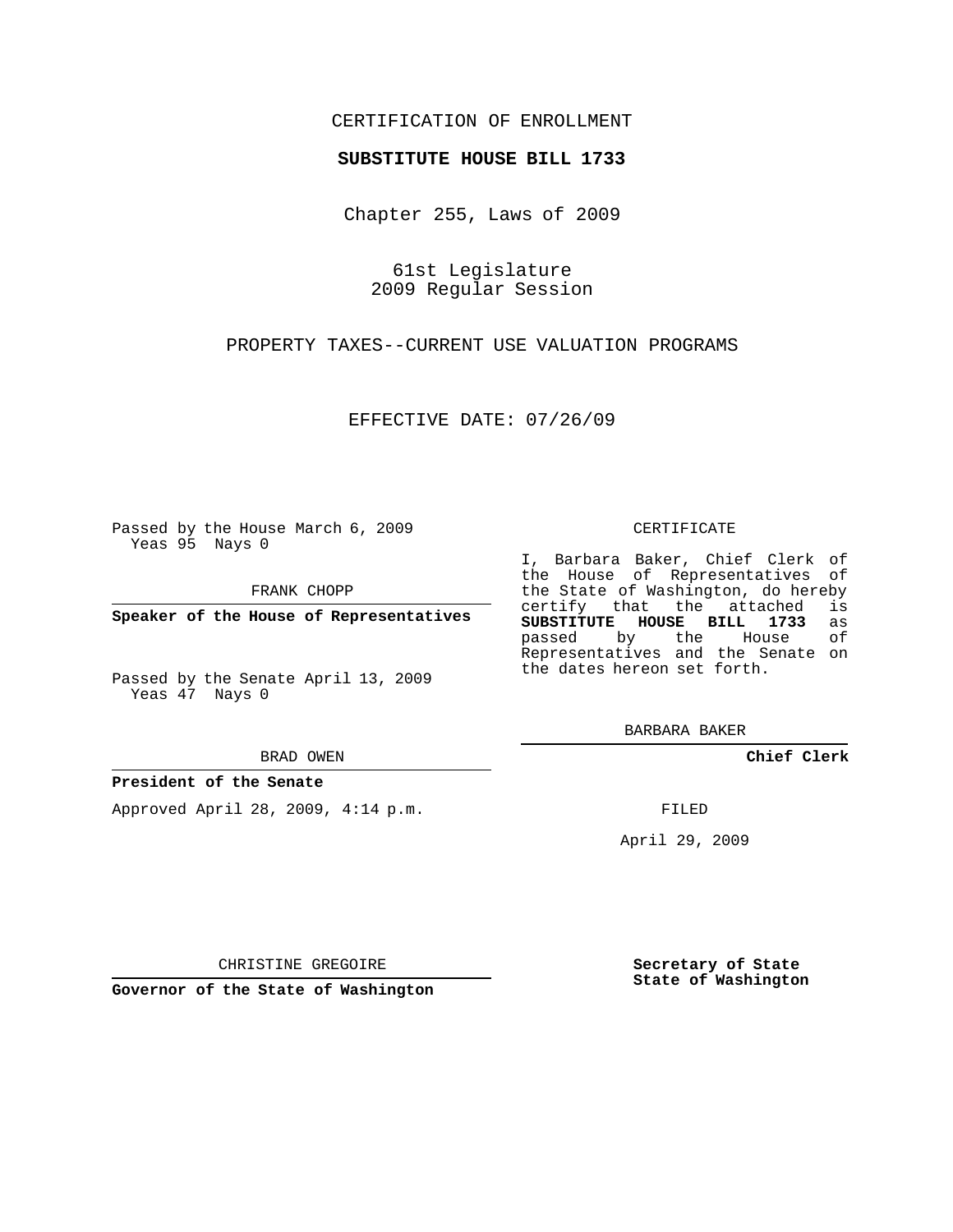# **SUBSTITUTE HOUSE BILL 1733** \_\_\_\_\_\_\_\_\_\_\_\_\_\_\_\_\_\_\_\_\_\_\_\_\_\_\_\_\_\_\_\_\_\_\_\_\_\_\_\_\_\_\_\_\_

\_\_\_\_\_\_\_\_\_\_\_\_\_\_\_\_\_\_\_\_\_\_\_\_\_\_\_\_\_\_\_\_\_\_\_\_\_\_\_\_\_\_\_\_\_

Passed Legislature - 2009 Regular Session

# **State of Washington 61st Legislature 2009 Regular Session**

**By** House Finance (originally sponsored by Representatives Goodman, Blake, Springer, Eddy, Dunshee, Rolfes, and Kessler)

READ FIRST TIME 03/02/09.

1 AN ACT Relating to the property tax current use valuation programs; and amending RCW 84.34.020, 84.34.108, and 84.33.140.

BE IT ENACTED BY THE LEGISLATURE OF THE STATE OF WASHINGTON:

 **Sec. 1.** RCW 84.34.020 and 2005 c 57 s 1 are each amended to read as follows:

 As used in this chapter, unless a different meaning is required by the context:

 (1) "Open space land" means (a) any land area so designated by an official comprehensive land use plan adopted by any city or county and zoned accordingly, or (b) any land area, the preservation of which in its present use would (i) conserve and enhance natural or scenic resources, or (ii) protect streams or water supply, or (iii) promote conservation of soils, wetlands, beaches or tidal marshes, or (iv) enhance the value to the public of abutting or neighboring parks, forests, wildlife preserves, nature reservations or sanctuaries or other open space, or (v) enhance recreation opportunities, or (vi) preserve historic sites, or (vii) preserve visual quality along highway, road, and street corridors or scenic vistas, or (viii) retain in its natural state tracts of land not less than one acre situated in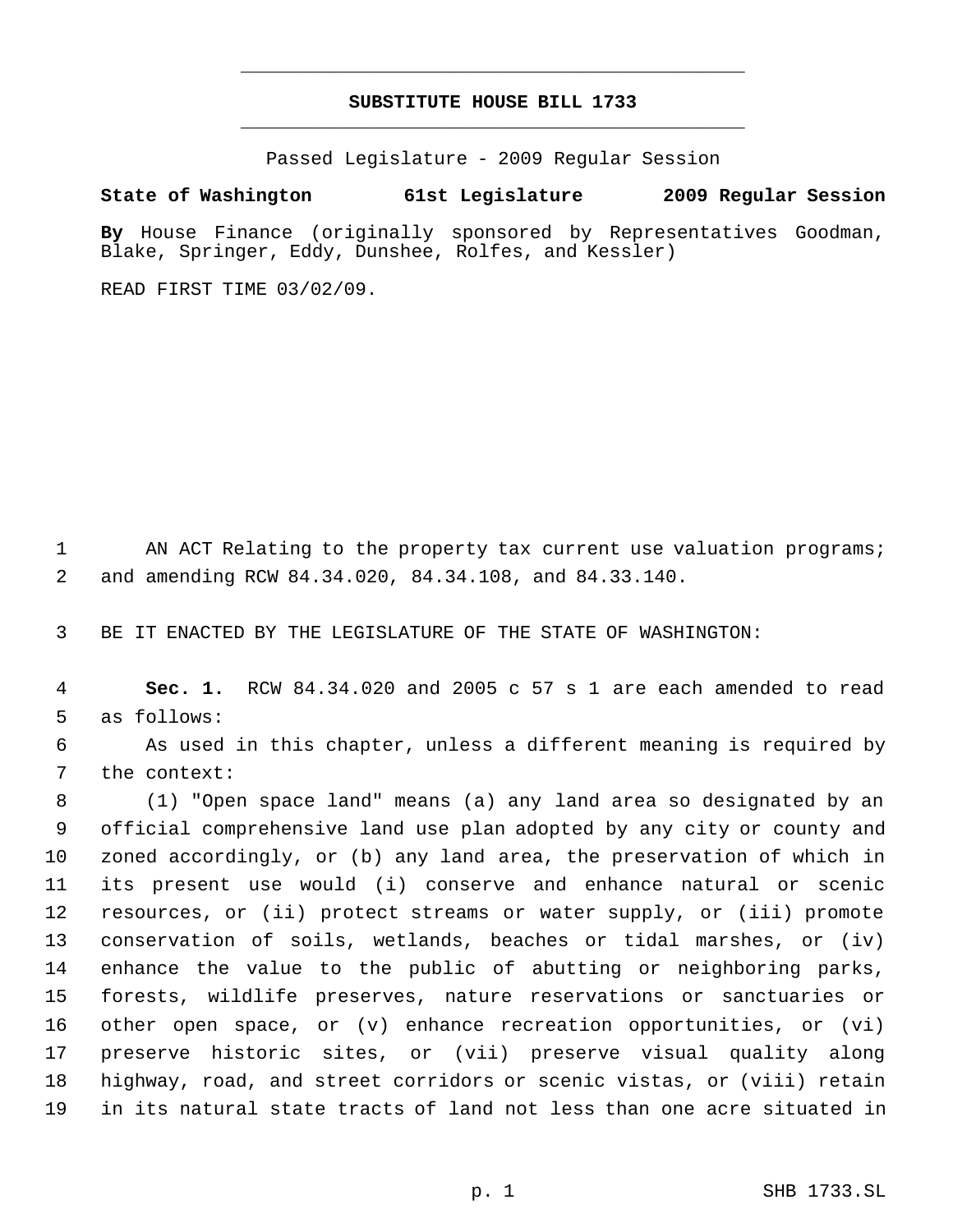an urban area and open to public use on such conditions as may be reasonably required by the legislative body granting the open space classification, or (c) any land meeting the definition of farm and agricultural conservation land under subsection (8) of this section. As a condition of granting open space classification, the legislative body may not require public access on land classified under (b)(iii) of this subsection for the purpose of promoting conservation of wetlands.

(2) "Farm and agricultural land" means:

 (a) Any parcel of land that is twenty or more acres or multiple parcels of land that are contiguous and total twenty or more acres:

 (i) Devoted primarily to the production of livestock or agricultural commodities for commercial purposes;

 (ii) Enrolled in the federal conservation reserve program or its successor administered by the United States department of agriculture; or

 (iii) Other similar commercial activities as may be established by rule;

 (b)(i) Any parcel of land that is five acres or more but less than twenty acres devoted primarily to agricultural uses, which has produced a gross income from agricultural uses equivalent to, as of January 1, 1993:

 (A) One hundred dollars or more per acre per year for three of the five calendar years preceding the date of application for classification under this chapter for all parcels of land that are classified under this subsection or all parcels of land for which an application for classification under this subsection is made with the granting authority prior to January 1, 1993; and

 (B) On or after January 1, 1993, two hundred dollars or more per acre per year for three of the five calendar years preceding the date 30 of application for classification under this chapter;

 (ii) For the purposes of (b)(i) of this subsection, "gross income from agricultural uses" includes, but is not limited to, the wholesale value of agricultural products donated to nonprofit food banks or feeding programs;

 (c) Any parcel of land of less than five acres devoted primarily to agricultural uses which has produced a gross income as of January 1, 1993, of: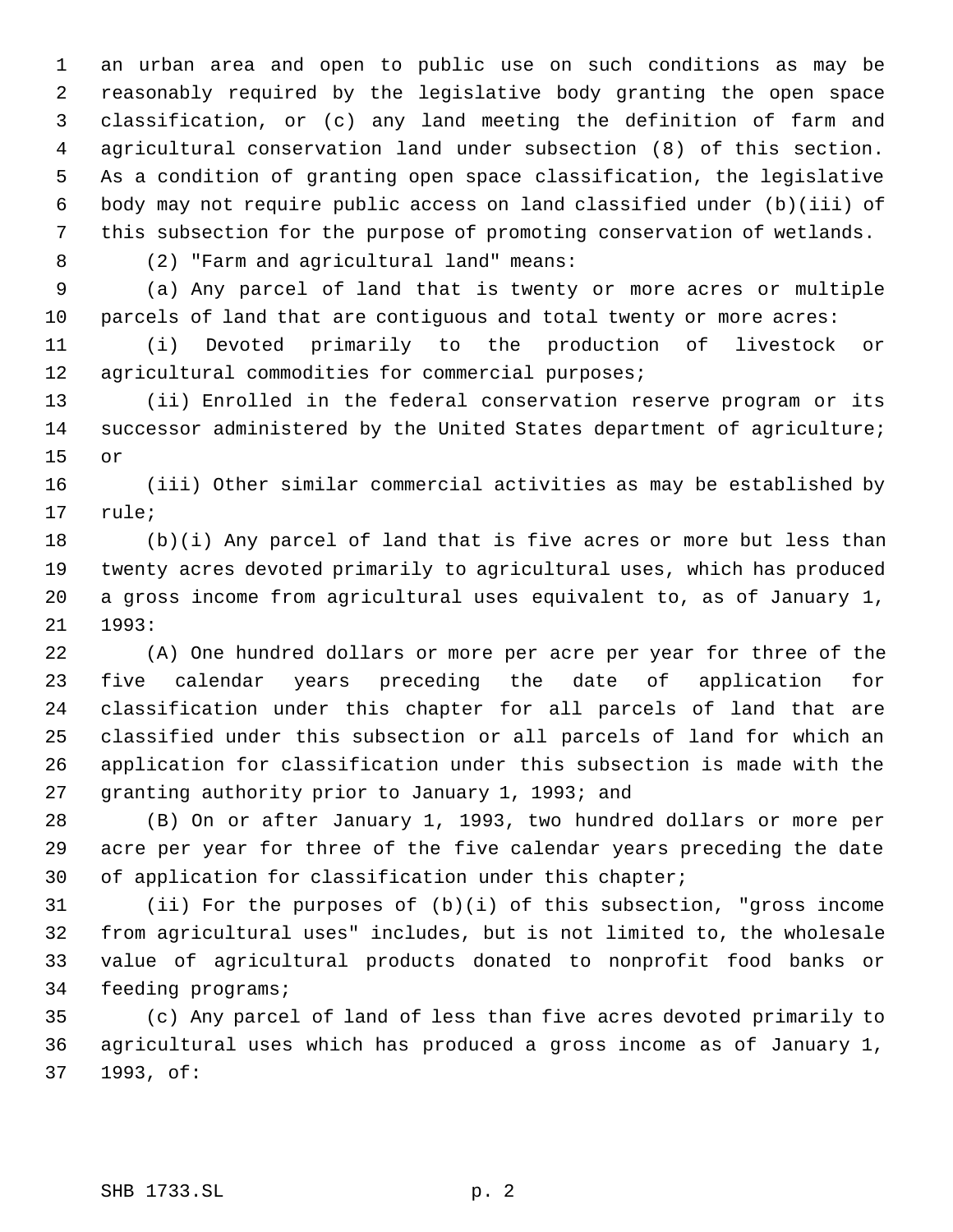(i) One thousand dollars or more per year for three of the five calendar years preceding the date of application for classification under this chapter for all parcels of land that are classified under this subsection or all parcels of land for which an application for classification under this subsection is made with the granting authority prior to January 1, 1993; and

 (ii) On or after January 1, 1993, fifteen hundred dollars or more per year for three of the five calendar years preceding the date of application for classification under this chapter.

10 Parcels of land described in  $(b)(i)(A)$  and  $(c)(i)$  of this subsection shall, upon any transfer of the property excluding a transfer to a 12 surviving spouse, be subject to the limits of  $(b)(i)(B)$  and  $(c)(ii)$  of this subsection;

 (d) Any lands including incidental uses as are compatible with agricultural purposes, including wetlands preservation, provided such incidental use does not exceed twenty percent of the classified land and the land on which appurtenances necessary to the production, preparation, or sale of the agricultural products exist in conjunction with the lands producing such products. Agricultural lands shall also include any parcel of land of one to five acres, which is not contiguous, but which otherwise constitutes an integral part of farming operations being conducted on land qualifying under this section as 23 "farm and agricultural lands";  $((\theta \cdot \hat{r}))$ 

 (e) The land on which housing for employees and the principal place of residence of the farm operator or owner of land classified pursuant to (a) of this subsection is sited if: The housing or residence is on or contiguous to the classified parcel; and the use of the housing or the residence is integral to the use of the classified land for 29 agricultural purposes; or

 (f) Any land that is used primarily for equestrian related activities for which a charge is made, including, but not limited to, stabling, training, riding, clinics, schooling, shows, or grazing for feed and that otherwise meet the requirements of (a), (b), or (c) of 34 this subsection.

 (3) "Timber land" means any parcel of land that is five or more acres or multiple parcels of land that are contiguous and total five or more acres which is or are devoted primarily to the growth and harvest of timber for commercial purposes. Timber land means the land only and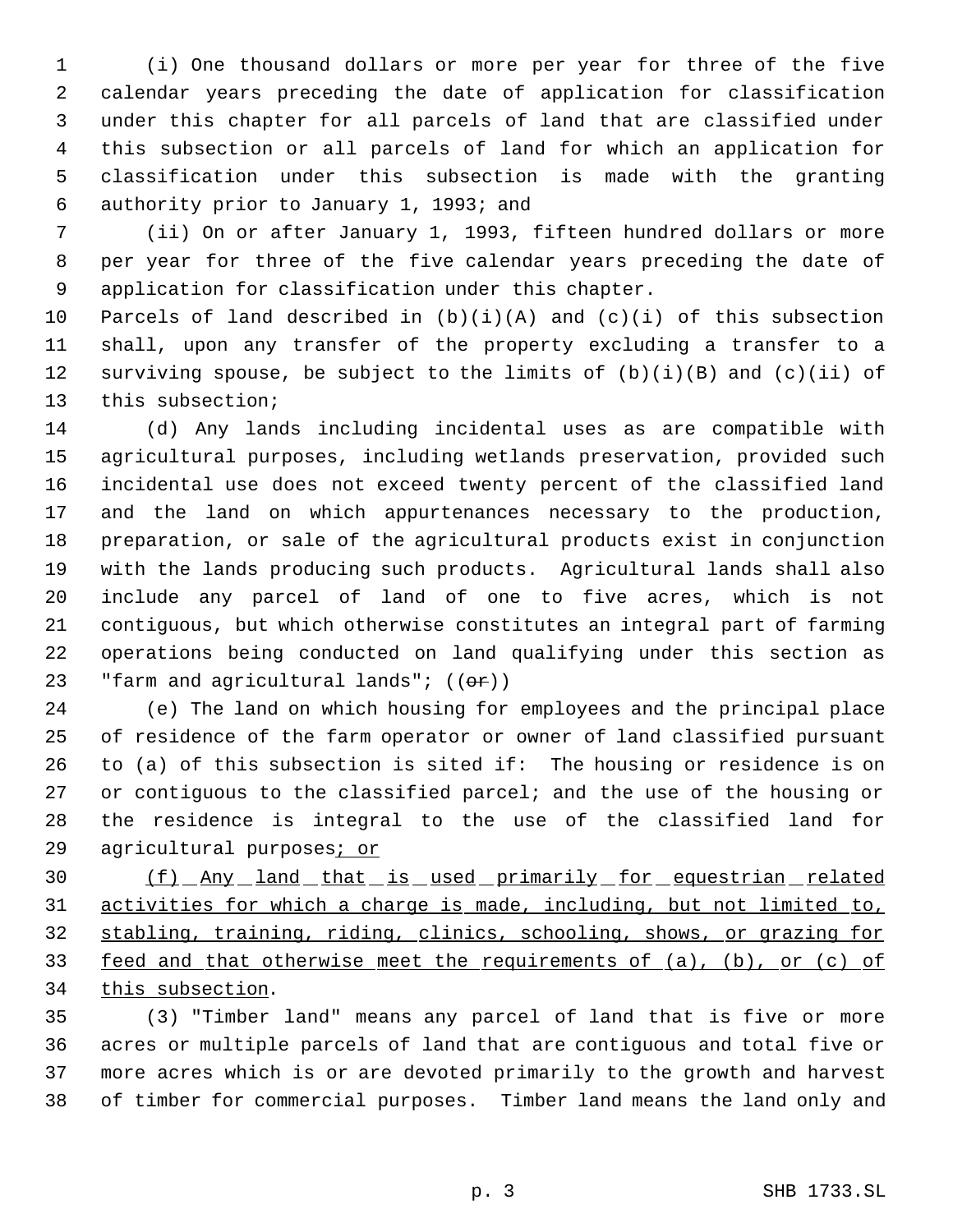does not include a residential homesite. The term includes land used for incidental uses that are compatible with the growing and harvesting of timber but no more than ten percent of the land may be used for such incidental uses. It also includes the land on which appurtenances necessary for the production, preparation, or sale of the timber products exist in conjunction with land producing these products.

 (4) "Current" or "currently" means as of the date on which property is to be listed and valued by the assessor.

 (5) "Owner" means the party or parties having the fee interest in land, except that where land is subject to real estate contract "owner" shall mean the contract vendee.

 (6) "Contiguous" means land adjoining and touching other property held by the same ownership. Land divided by a public road, but otherwise an integral part of a farming operation, shall be considered contiguous.

 (7) "Granting authority" means the appropriate agency or official who acts on an application for classification of land pursuant to this chapter.

(8) "Farm and agricultural conservation land" means either:

 (a) Land that was previously classified under subsection (2) of this section, that no longer meets the criteria of subsection (2) of this section, and that is reclassified under subsection (1) of this section; or

 (b) Land that is traditional farmland that is not classified under chapter 84.33 or 84.34 RCW, that has not been irrevocably devoted to a use inconsistent with agricultural uses, and that has a high potential for returning to commercial agriculture.

 **Sec. 2.** RCW 84.34.108 and 2007 c 54 s 25 are each amended to read as follows:

 (1) When land has once been classified under this chapter, a notation of the classification shall be made each year upon the assessment and tax rolls and the land shall be valued pursuant to RCW 84.34.060 or 84.34.065 until removal of all or a portion of the classification by the assessor upon occurrence of any of the following: (a) Receipt of notice from the owner to remove all or a portion of the classification;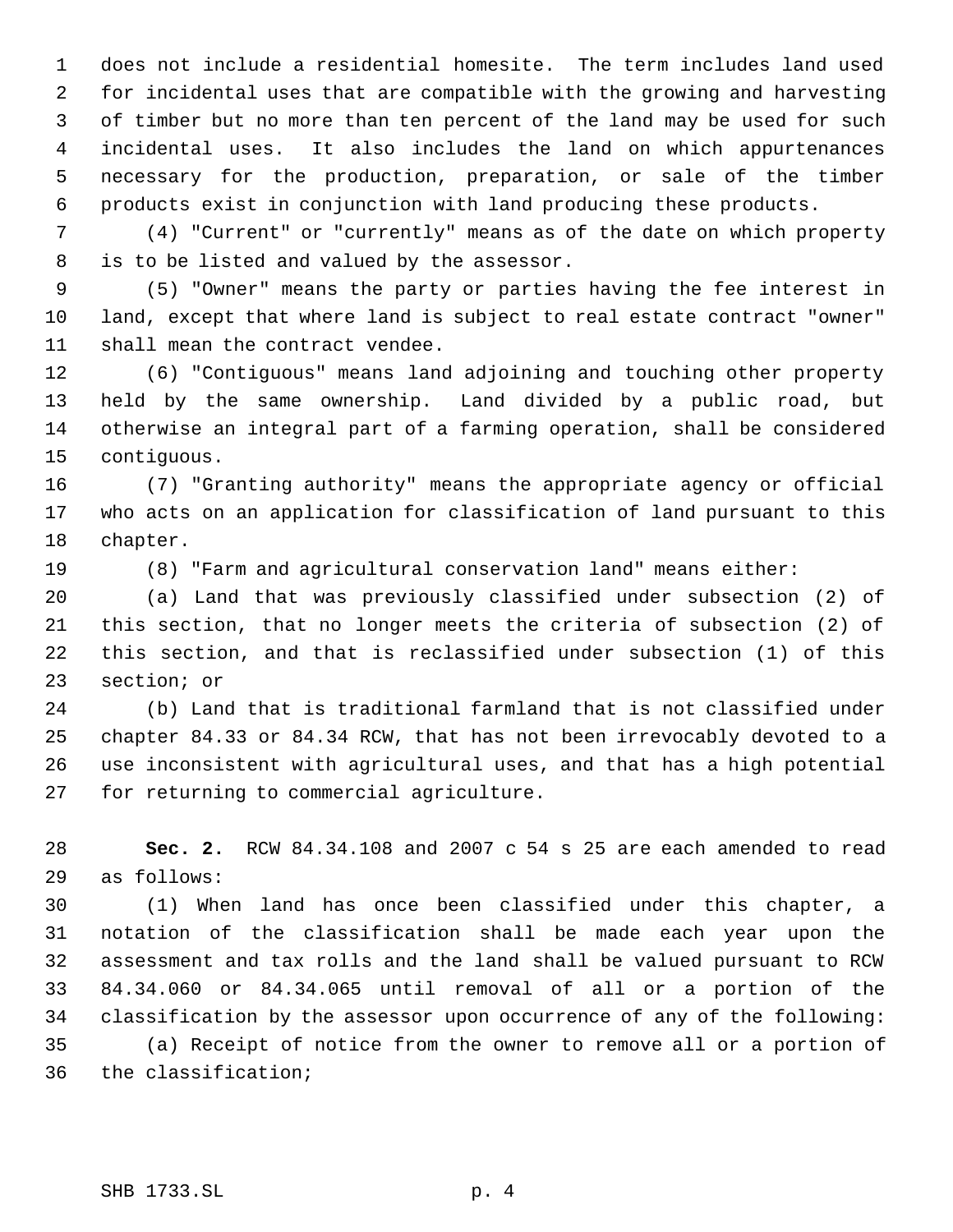(b) Sale or transfer to an ownership, except a transfer that resulted from a default in loan payments made to or secured by a governmental agency that intends to or is required by law or regulation to resell the property for the same use as before, making all or a portion of the land exempt from ad valorem taxation;

 (c) Sale or transfer of all or a portion of the land to a new owner, unless the new owner has signed a notice of classification continuance, except transfer to an owner who is an heir or devisee of a deceased owner shall not, by itself, result in removal of classification. The notice of continuance shall be on a form prepared by the department. If the notice of continuance is not signed by the new owner and attached to the real estate excise tax affidavit, all additional taxes calculated pursuant to subsection (4) of this section shall become due and payable by the seller or transferor at time of sale. The auditor shall not accept an instrument of conveyance regarding classified land for filing or recording unless the new owner has signed the notice of continuance or the additional tax has been paid, as evidenced by the real estate excise tax stamp affixed thereto by the treasurer. The seller, transferor, or new owner may appeal the new assessed valuation calculated under subsection (4) of this section to the county board of equalization in accordance with the provisions of RCW 84.40.038. Jurisdiction is hereby conferred on the county board 23 of equalization to hear these appeals;

 (d) Determination by the assessor, after giving the owner written notice and an opportunity to be heard, that all or a portion of the land no longer meets the criteria for classification under this chapter. The criteria for classification pursuant to this chapter continue to apply after classification has been granted.

 The granting authority, upon request of an assessor, shall provide reasonable assistance to the assessor in making a determination whether the land continues to meet the qualifications of RCW 84.34.020 (1) or (3). The assistance shall be provided within thirty days of receipt of the request.

(2) Land may not be removed from classification because of:

 (a) The creation, sale, or transfer of forestry riparian easements under RCW 76.13.120; or

(b) The creation, sale, or transfer of a fee interest or a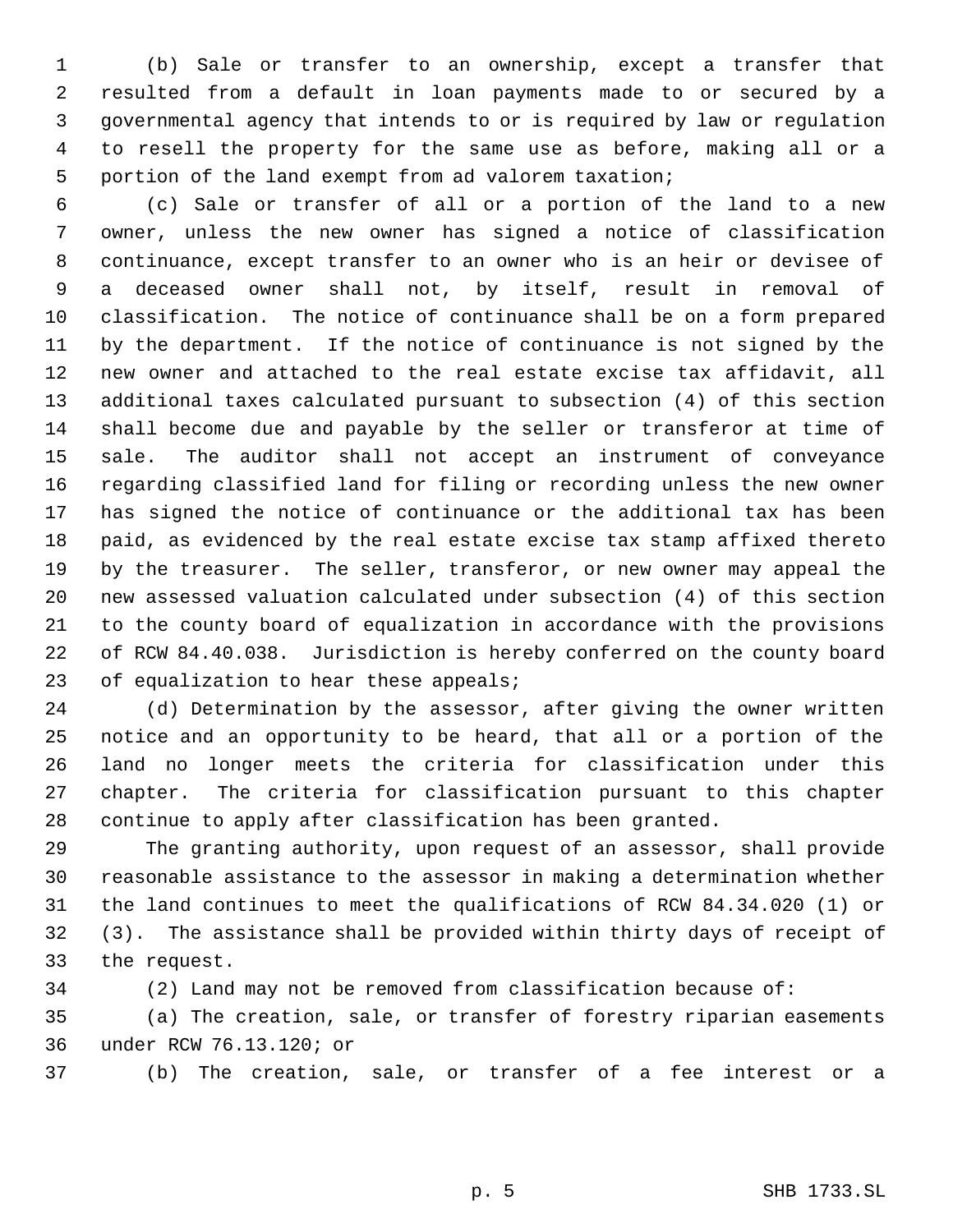conservation easement for the riparian open space program under RCW 76.09.040.

 (3) Within thirty days after such removal of all or a portion of the land from current use classification, the assessor shall notify the owner in writing, setting forth the reasons for the removal. The seller, transferor, or owner may appeal the removal to the county board of equalization in accordance with the provisions of RCW 84.40.038.

 (4) Unless the removal is reversed on appeal, the assessor shall revalue the affected land with reference to its true and fair value on January 1st of the year of removal from classification. Both the assessed valuation before and after the removal of classification shall be listed and taxes shall be allocated according to that part of the year to which each assessed valuation applies. Except as provided in subsection (6) of this section, an additional tax, applicable interest, and penalty shall be imposed which shall be due and payable to the treasurer thirty days after the owner is notified of the amount of the additional tax. As soon as possible, the assessor shall compute the amount of additional tax, applicable interest, and penalty and the treasurer shall mail notice to the owner of the amount thereof and the date on which payment is due. The amount of the additional tax, applicable interest, and penalty shall be determined as follows:

 (a) The amount of additional tax shall be equal to the difference between the property tax paid as "open space land," "farm and agricultural land," or "timber land" and the amount of property tax otherwise due and payable for the seven years last past had the land not been so classified;

 (b) The amount of applicable interest shall be equal to the interest upon the amounts of the additional tax paid at the same statutory rate charged on delinquent property taxes from the dates on which the additional tax could have been paid without penalty if the 31 land had been assessed at a value without regard to this chapter;

 (c) The amount of the penalty shall be as provided in RCW 84.34.080. The penalty shall not be imposed if the removal satisfies the conditions of RCW 84.34.070.

 (5) Additional tax, applicable interest, and penalty, shall become a lien on the land which shall attach at the time the land is removed from classification under this chapter and shall have priority to and shall be fully paid and satisfied before any recognizance, mortgage,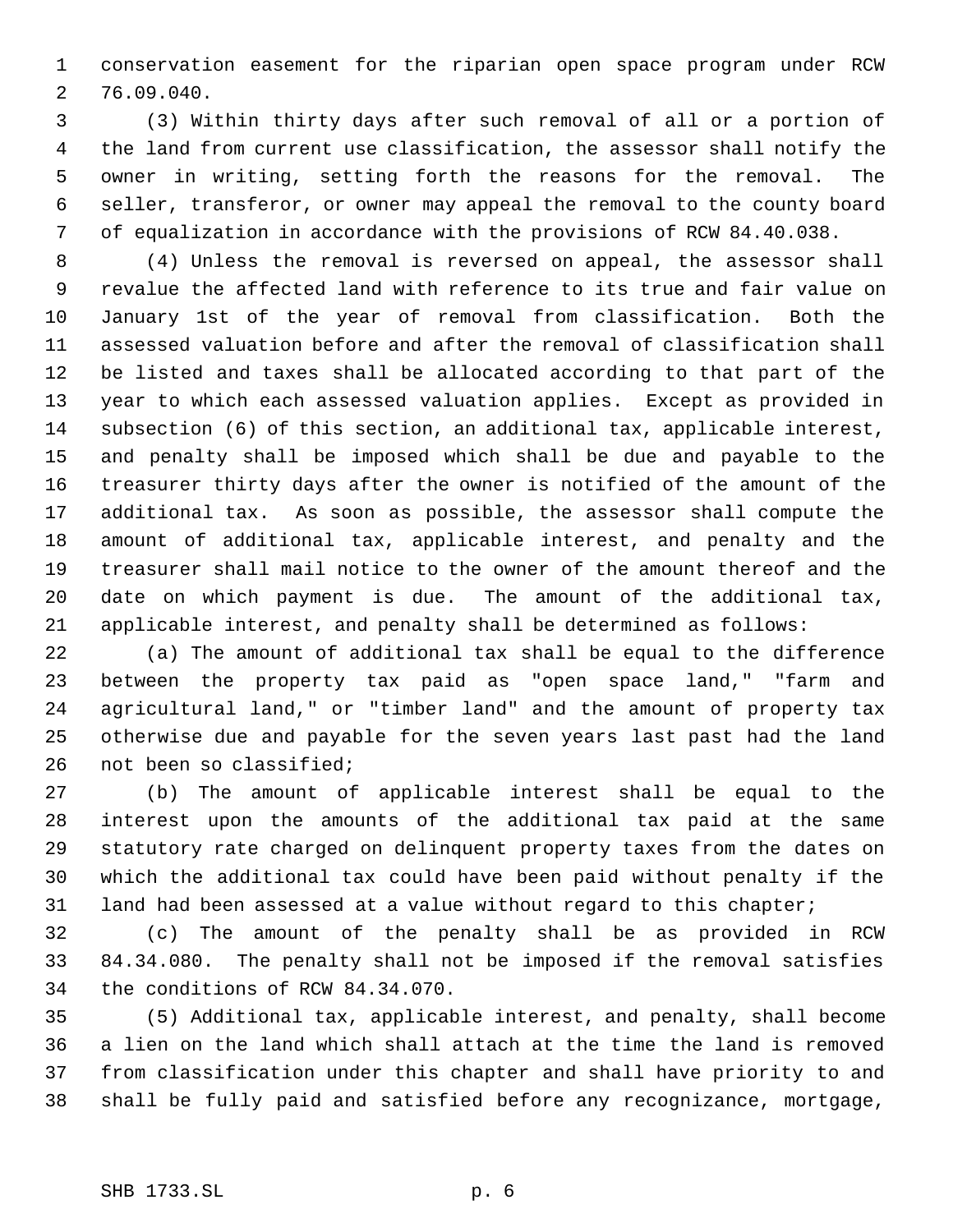judgment, debt, obligation or responsibility to or with which the land may become charged or liable. This lien may be foreclosed upon expiration of the same period after delinquency and in the same manner provided by law for foreclosure of liens for delinquent real property taxes as provided in RCW 84.64.050. Any additional tax unpaid on its due date shall thereupon become delinquent. From the date of delinquency until paid, interest shall be charged at the same rate applied by law to delinquent ad valorem property taxes.

 (6) The additional tax, applicable interest, and penalty specified in subsection (4) of this section shall not be imposed if the removal of classification pursuant to subsection (1) of this section resulted solely from:

 (a) Transfer to a government entity in exchange for other land located within the state of Washington;

 (b)(i) A taking through the exercise of the power of eminent domain, or (ii) sale or transfer to an entity having the power of eminent domain in anticipation of the exercise of such power, said entity having manifested its intent in writing or by other official action;

 (c) A natural disaster such as a flood, windstorm, earthquake, or other such calamity rather than by virtue of the act of the landowner 22 changing the use of the property;

 (d) Official action by an agency of the state of Washington or by the county or city within which the land is located which disallows the present use of the land;

 (e) Transfer of land to a church when the land would qualify for exemption pursuant to RCW 84.36.020;

 (f) Acquisition of property interests by state agencies or agencies or organizations qualified under RCW 84.34.210 and 64.04.130 for the purposes enumerated in those sections. At such time as these property interests are not used for the purposes enumerated in RCW 84.34.210 and 64.04.130 the additional tax specified in subsection (4) of this section shall be imposed;

 (g) Removal of land classified as farm and agricultural land under RCW 84.34.020(2)(e);

 (h) Removal of land from classification after enactment of a statutory exemption that qualifies the land for exemption and receipt of notice from the owner to remove the land from classification;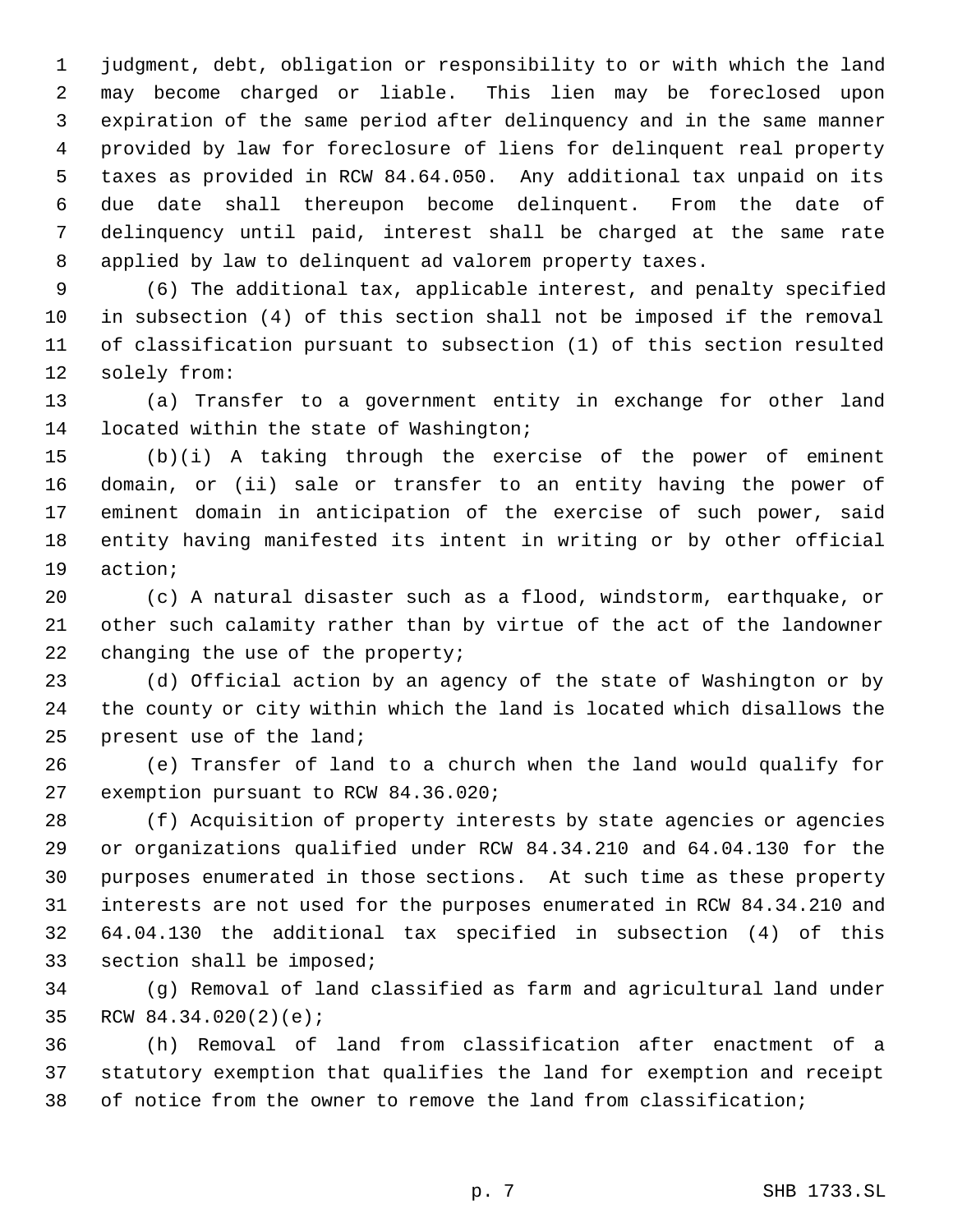- (i) The creation, sale, or transfer of forestry riparian easements under RCW 76.13.120;
- (j) The creation, sale, or transfer of a fee interest or a conservation easement for the riparian open space program under RCW 5 76.09.040;  $((\theta \cdot \hat{r}))$

 (k) The sale or transfer of land within two years after the death of the owner of at least a fifty percent interest in the land if the land has been assessed and valued as classified forest land, designated as forest land under chapter 84.33 RCW, or classified under this chapter continuously since 1993. The date of death shown on a death certificate is the date used for the purposes of this subsection  $(6)(k)$  j or

13 (l)(i) The discovery that the land was classified under this chapter in error through no fault of the owner. For purposes of this 15 subsection (6)(1), "fault" means a knowingly false or misleading 16 statement, or other act or omission not in good faith, that contributed 17 to the approval of classification under this chapter or the failure of the assessor to remove the land from classification under this chapter. 19 (ii) For purposes of this subsection (6), the discovery that land 20 was classified under this chapter in error through no fault of the owner is not the sole reason for removal of classification pursuant to subsection (1) of this section if an independent basis for removal exists. Examples of an independent basis for removal include the owner 24 changing the use of the land or failing to meet any applicable income criteria required for classification under this chapter.

 **Sec. 3.** RCW 84.33.140 and 2007 c 54 s 24 are each amended to read as follows:

 (1) When land has been designated as forest land under RCW 84.33.130, a notation of the designation shall be made each year upon the assessment and tax rolls. A copy of the notice of approval together with the legal description or assessor's parcel numbers for the land shall, at the expense of the applicant, be filed by the assessor in the same manner as deeds are recorded.

 (2) In preparing the assessment roll as of January 1, 2002, for taxes payable in 2003 and each January 1st thereafter, the assessor shall list each parcel of designated forest land at a value with respect to the grade and class provided in this subsection and adjusted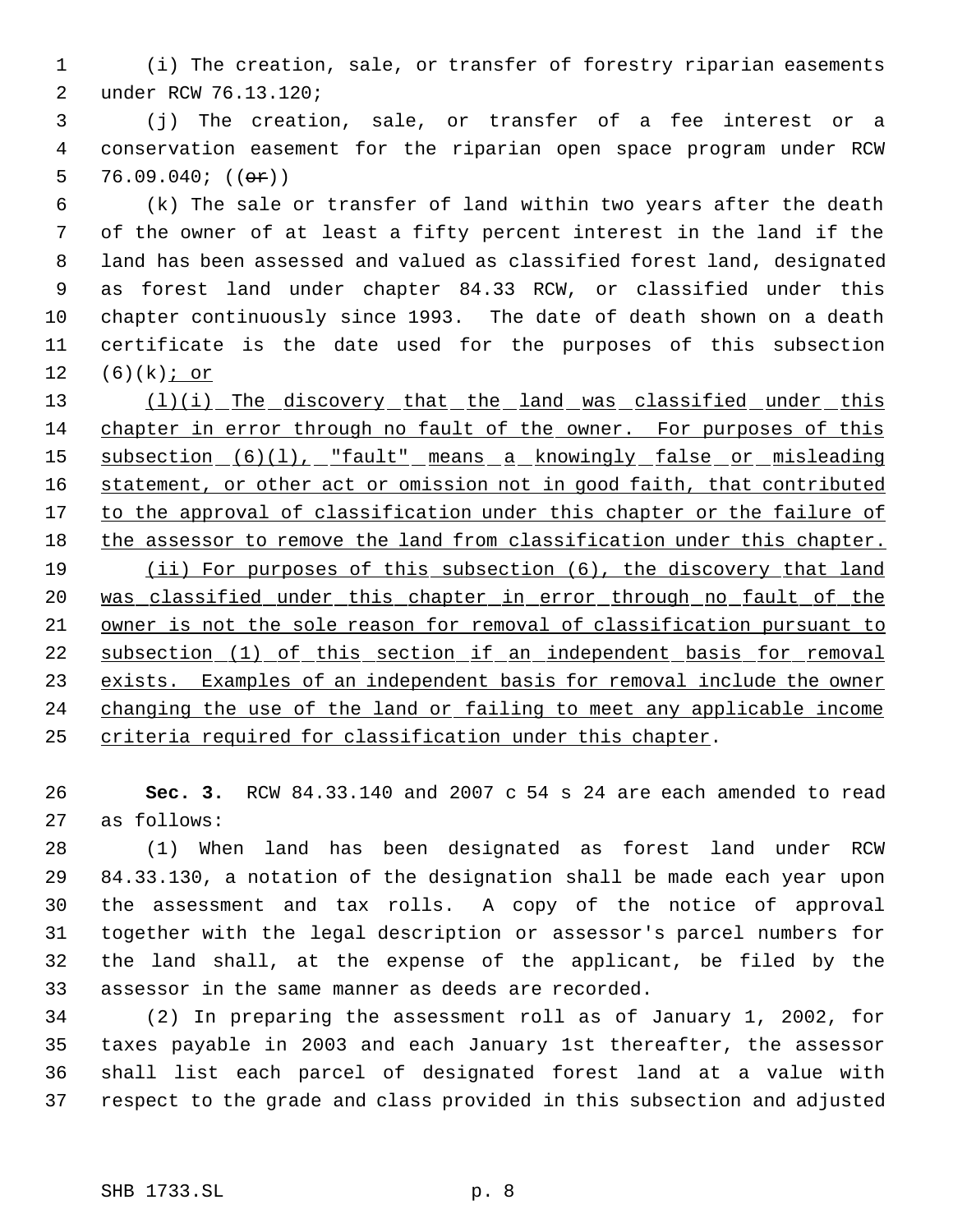as provided in subsection (3) of this section. The assessor shall compute the assessed value of the land using the same assessment ratio applied generally in computing the assessed value of other property in the county. Values for the several grades of bare forest land shall be as follows:

| $\epsilon$  | <b>LAND</b>      | OPERABILITY             | <b>VALUES</b> |
|-------------|------------------|-------------------------|---------------|
| $\sqrt{ }$  | <b>GRADE</b>     | <b>CLASS</b>            | PER ACRE      |
| $\,8\,$     |                  | $\,1$                   | \$234         |
| 9           | $\mathbf 1$      | $\overline{c}$          | 229           |
| $10$        |                  | 3                       | $217\,$       |
| $11\,$      |                  | $\overline{4}$          | 157           |
| $12$        |                  | $\,1$                   | 198           |
| $13$        | $\sqrt{2}$       | $\overline{c}$          | 190           |
| 14          |                  | $\overline{\mathbf{3}}$ | 183           |
| $15$        |                  | $\overline{4}$          | 132           |
| 16          |                  | $\,1$                   | 154           |
| $17\,$      | $\overline{3}$   | $\overline{c}$          | 149           |
| $18\,$      |                  | $\overline{\mathbf{3}}$ | 148           |
| 19          |                  | $\overline{4}$          | 113           |
| $20$        |                  | $\,1$                   | $117\,$       |
| $21\,$      | $\overline{4}$   | $\overline{c}$          | 114           |
| $2\sqrt{2}$ |                  | 3                       | 113           |
| 23          |                  | $\overline{4}$          | 86            |
| 24          |                  | $\,1$                   | 85            |
| 25          | $\sqrt{5}$       | $\overline{2}$          | $78\,$        |
| 26          |                  | 3                       | $77 \,$       |
| 27          |                  | $\overline{4}$          | $52\,$        |
| $2\,8$      |                  | $\,1$                   | 43            |
| 29          | $\sqrt{6}$       | $\overline{c}$          | 39            |
| 30          |                  | 3                       | 39            |
| 31          |                  | $\overline{4}$          | 37            |
| 32          |                  | $\,1$                   | 21            |
| 33          | $\boldsymbol{7}$ | $\overline{c}$          | 21            |
| 34          |                  | 3                       | $20\,$        |
| 35          |                  | $\overline{4}$          | $20\,$        |
| 36          | $\,8\,$          |                         | $\,1\,$       |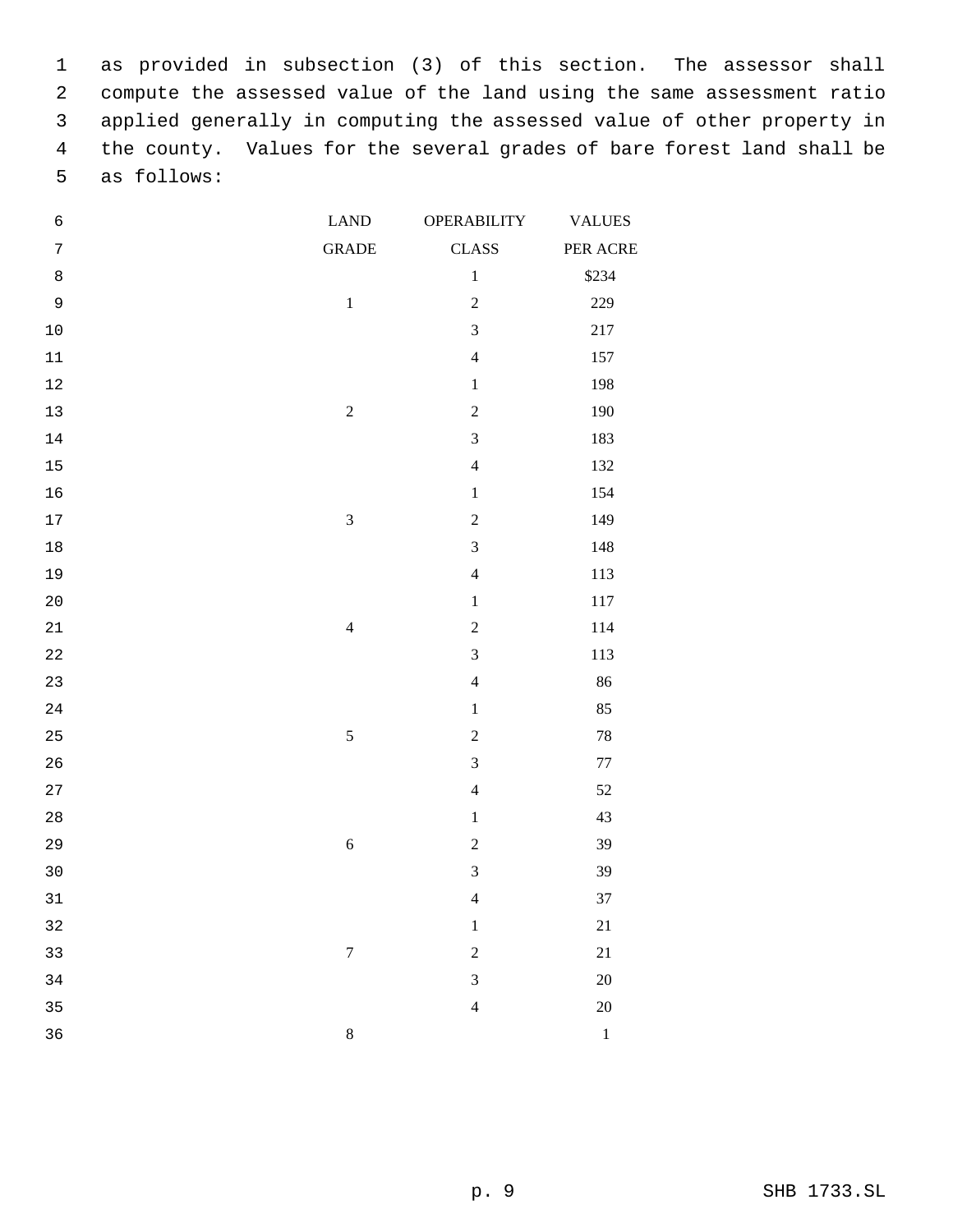(3) On or before December 31, 2001, the department shall adjust by rule under chapter 34.05 RCW, the forest land values contained in subsection (2) of this section in accordance with this subsection, and shall certify the adjusted values to the assessor who will use these values in preparing the assessment roll as of January 1, 2002. For the adjustment to be made on or before December 31, 2001, for use in the 2002 assessment year, the department shall:

 (a) Divide the aggregate value of all timber harvested within the state between July 1, 1996, and June 30, 2001, by the aggregate harvest volume for the same period, as determined from the harvester excise tax returns filed with the department under RCW 84.33.074; and

 (b) Divide the aggregate value of all timber harvested within the state between July 1, 1995, and June 30, 2000, by the aggregate harvest volume for the same period, as determined from the harvester excise tax returns filed with the department under RCW 84.33.074; and

 (c) Adjust the forest land values contained in subsection (2) of this section by a percentage equal to one-half of the percentage change in the average values of harvested timber reflected by comparing the resultant values calculated under (a) and (b) of this subsection.

 (4) For the adjustments to be made on or before December 31, 2002, and each succeeding year thereafter, the same procedure described in subsection (3) of this section shall be followed using harvester excise tax returns filed under RCW 84.33.074. However, this adjustment shall be made to the prior year's adjusted value, and the five-year periods for calculating average harvested timber values shall be successively one year more recent.

 (5) Land graded, assessed, and valued as forest land shall continue to be so graded, assessed, and valued until removal of designation by the assessor upon the occurrence of any of the following:

(a) Receipt of notice from the owner to remove the designation;

 (b) Sale or transfer to an ownership making the land exempt from ad valorem taxation;

 (c) Sale or transfer of all or a portion of the land to a new owner, unless the new owner has signed a notice of forest land designation continuance, except transfer to an owner who is an heir or devisee of a deceased owner, shall not, by itself, result in removal of designation. The signed notice of continuance shall be attached to the real estate excise tax affidavit provided for in RCW 82.45.150. The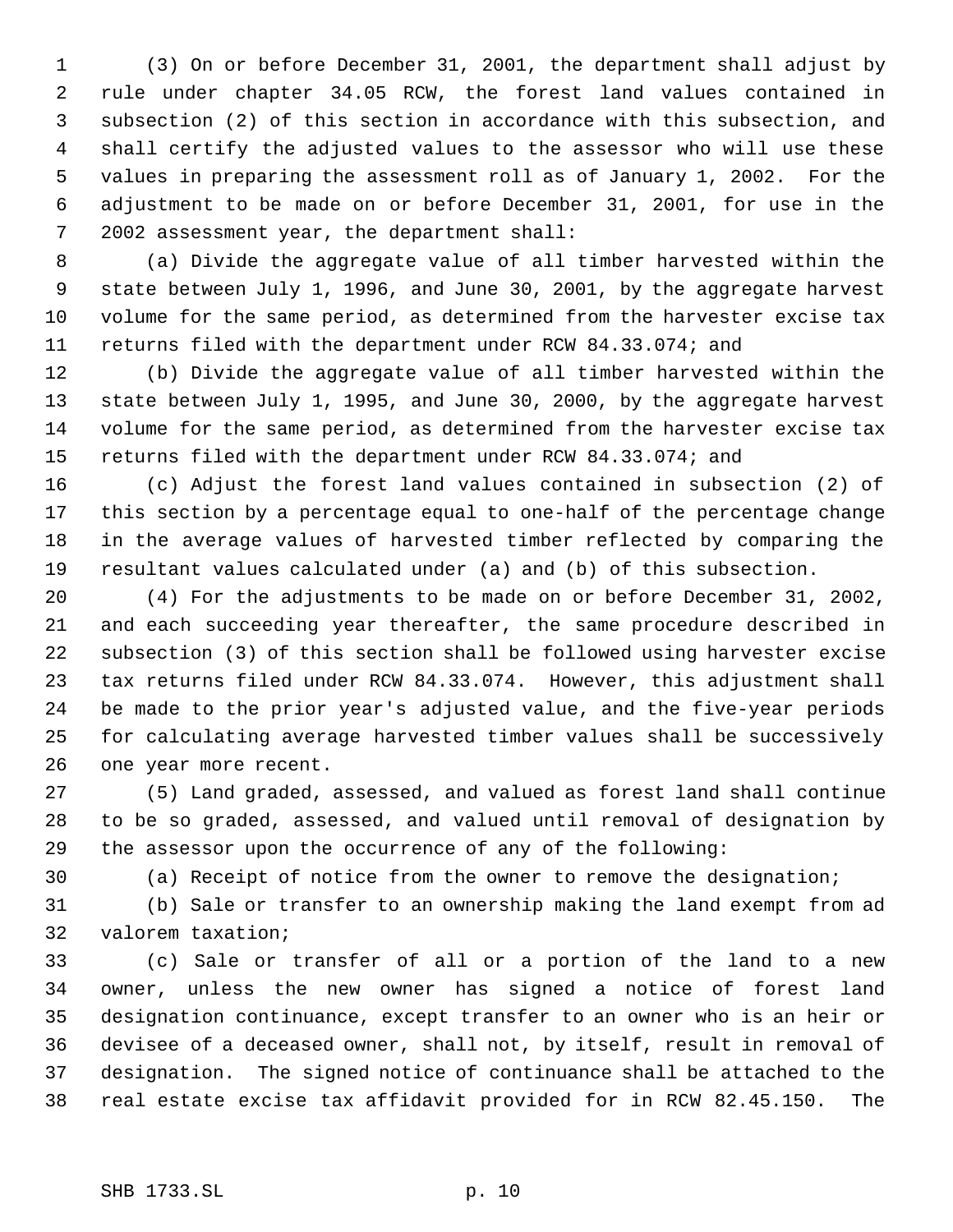notice of continuance shall be on a form prepared by the department. If the notice of continuance is not signed by the new owner and attached to the real estate excise tax affidavit, all compensating taxes calculated under subsection (11) of this section shall become due and payable by the seller or transferor at time of sale. The auditor shall not accept an instrument of conveyance regarding designated forest land for filing or recording unless the new owner has signed the notice of continuance or the compensating tax has been paid, as evidenced by the real estate excise tax stamp affixed thereto by the treasurer. The seller, transferor, or new owner may appeal the new assessed valuation calculated under subsection (11) of this section to the county board of equalization in accordance with the provisions of RCW 84.40.038. Jurisdiction is hereby conferred on the county board of 14 equalization to hear these appeals;

 (d) Determination by the assessor, after giving the owner written notice and an opportunity to be heard, that:

 (i) The land is no longer primarily devoted to and used for growing and harvesting timber. However, land shall not be removed from designation if a governmental agency, organization, or other recipient identified in subsection (13) or (14) of this section as exempt from the payment of compensating tax has manifested its intent in writing or by other official action to acquire a property interest in the designated forest land by means of a transaction that qualifies for an exemption under subsection (13) or (14) of this section. The governmental agency, organization, or recipient shall annually provide the assessor of the county in which the land is located reasonable evidence in writing of the intent to acquire the designated land as long as the intent continues or within sixty days of a request by the assessor. The assessor may not request this evidence more than once in a calendar year;

 (ii) The owner has failed to comply with a final administrative or judicial order with respect to a violation of the restocking, forest management, fire protection, insect and disease control, and forest debris provisions of Title 76 RCW or any applicable rules under Title 76 RCW; or

 (iii) Restocking has not occurred to the extent or within the time specified in the application for designation of such land.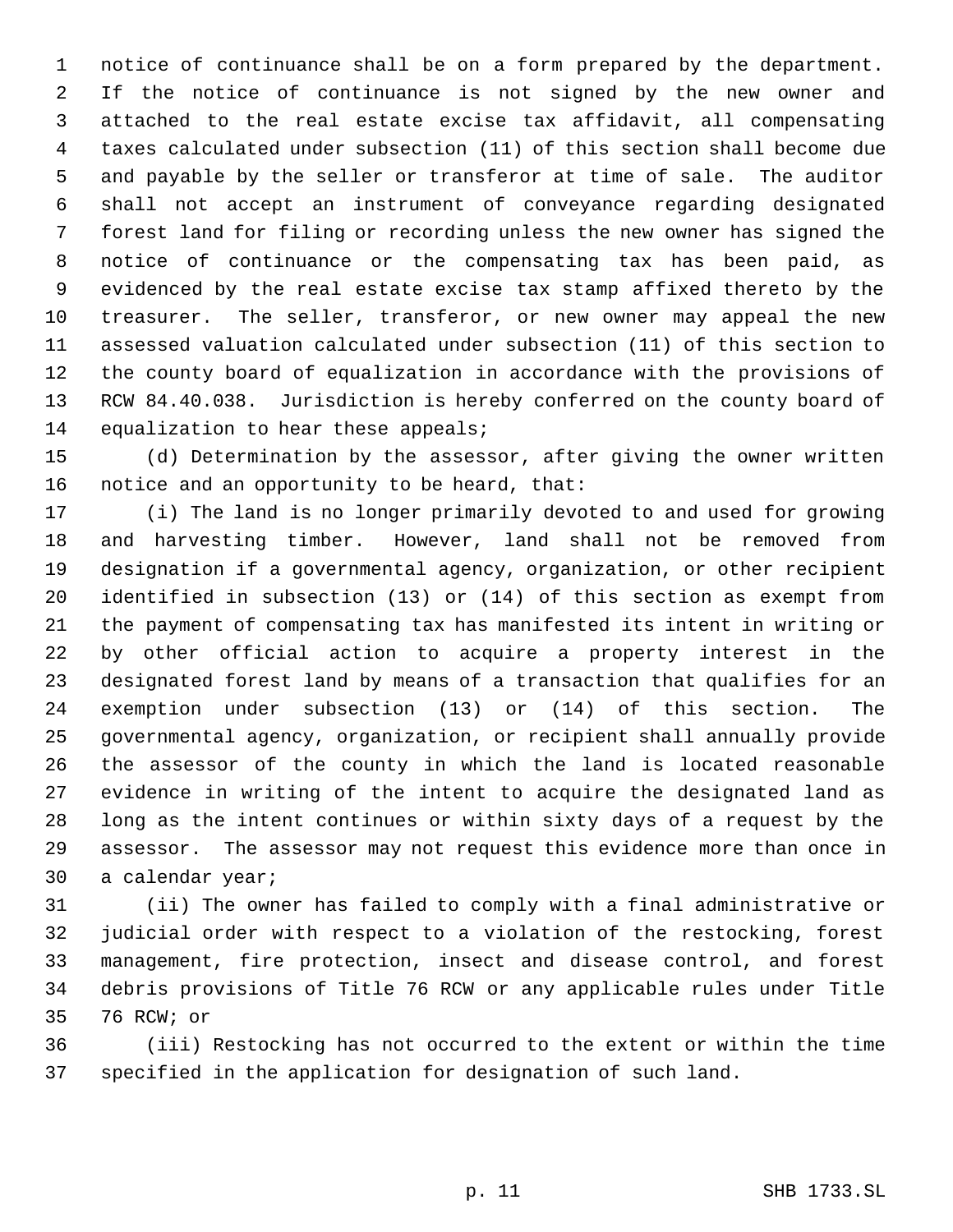(6) Land shall not be removed from designation if there is a governmental restriction that prohibits, in whole or in part, the owner from harvesting timber from the owner's designated forest land. If only a portion of the parcel is impacted by governmental restrictions of this nature, the restrictions cannot be used as a basis to remove the remainder of the forest land from designation under this chapter. For the purposes of this section, "governmental restrictions" includes: (a) Any law, regulation, rule, ordinance, program, or other action adopted or taken by a federal, state, county, city, or other governmental entity; or (b) the land's zoning or its presence within an urban growth area designated under RCW 36.70A.110.

 (7) The assessor shall have the option of requiring an owner of forest land to file a timber management plan with the assessor upon the occurrence of one of the following:

(a) An application for designation as forest land is submitted; or

 (b) Designated forest land is sold or transferred and a notice of continuance, described in subsection (5)(c) of this section, is signed.

 (8) If land is removed from designation because of any of the circumstances listed in subsection (5)(a) through (c) of this section, the removal shall apply only to the land affected. If land is removed from designation because of subsection (5)(d) of this section, the removal shall apply only to the actual area of land that is no longer primarily devoted to the growing and harvesting of timber, without regard to any other land that may have been included in the application and approved for designation, as long as the remaining designated forest land meets the definition of forest land contained in RCW 84.33.035.

 (9) Within thirty days after the removal of designation as forest land, the assessor shall notify the owner in writing, setting forth the reasons for the removal. The seller, transferor, or owner may appeal the removal to the county board of equalization in accordance with the provisions of RCW 84.40.038.

 (10) Unless the removal is reversed on appeal a copy of the notice of removal with a notation of the action, if any, upon appeal, together with the legal description or assessor's parcel numbers for the land removed from designation shall, at the expense of the applicant, be filed by the assessor in the same manner as deeds are recorded and a notation of removal from designation shall immediately be made upon the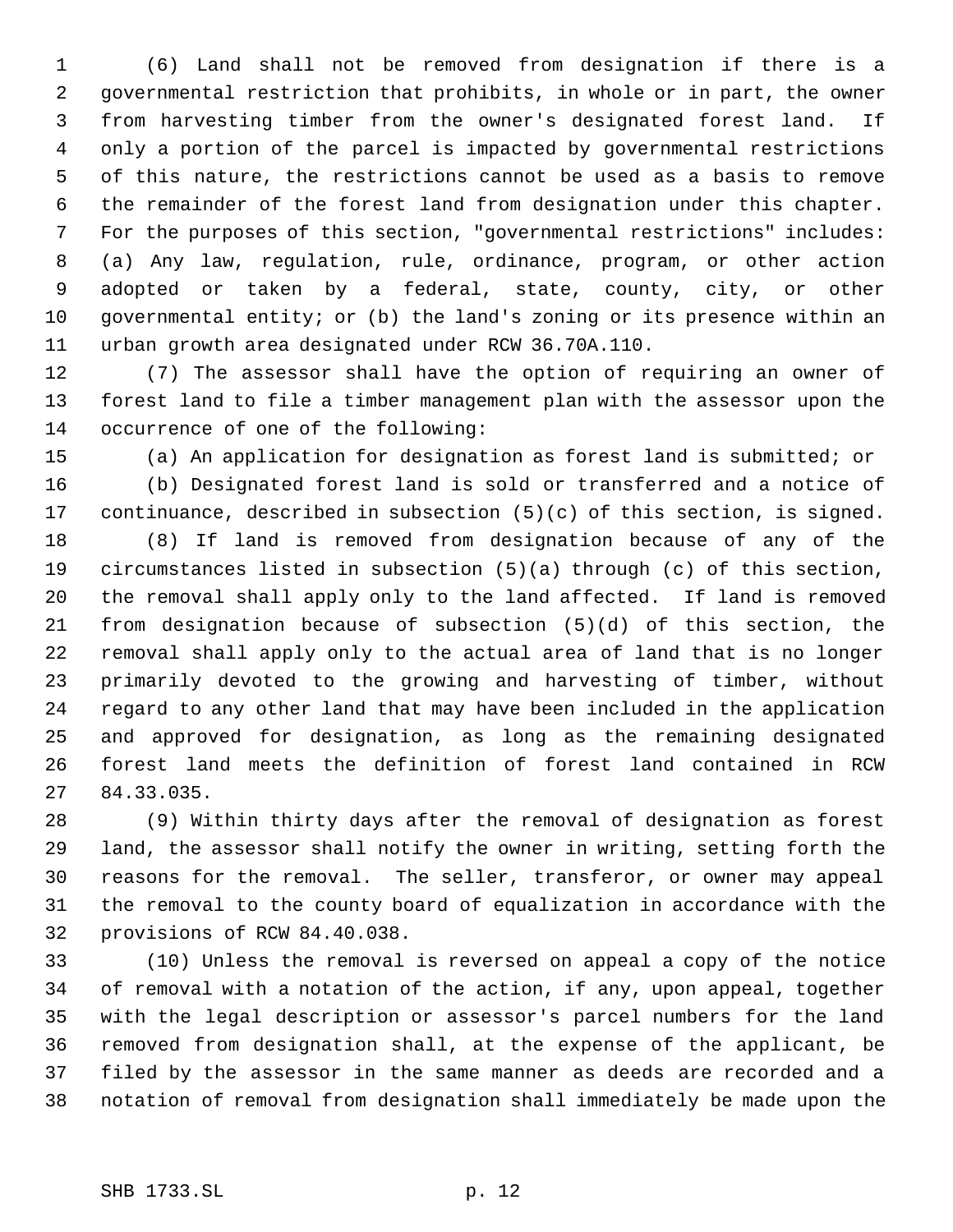assessment and tax rolls. The assessor shall revalue the land to be removed with reference to its true and fair value as of January 1st of the year of removal from designation. Both the assessed value before and after the removal of designation shall be listed. Taxes based on the value of the land as forest land shall be assessed and payable up until the date of removal and taxes based on the true and fair value of the land shall be assessed and payable from the date of removal from designation.

 (11) Except as provided in subsection (5)(c), (13), or (14) of this section, a compensating tax shall be imposed on land removed from designation as forest land. The compensating tax shall be due and payable to the treasurer thirty days after the owner is notified of the amount of this tax. As soon as possible after the land is removed from designation, the assessor shall compute the amount of compensating tax and mail a notice to the owner of the amount of compensating tax owed and the date on which payment of this tax is due. The amount of compensating tax shall be equal to the difference between the amount of tax last levied on the land as designated forest land and an amount equal to the new assessed value of the land multiplied by the dollar rate of the last levy extended against the land, multiplied by a number, in no event greater than nine, equal to the number of years for which the land was designated as forest land, plus compensating taxes on the land at forest land values up until the date of removal and the prorated taxes on the land at true and fair value from the date of removal to the end of the current tax year.

 (12) Compensating tax, together with applicable interest thereon, shall become a lien on the land which shall attach at the time the land is removed from designation as forest land and shall have priority to and shall be fully paid and satisfied before any recognizance, mortgage, judgment, debt, obligation, or responsibility to or with which the land may become charged or liable. The lien may be foreclosed upon expiration of the same period after delinquency and in the same manner provided by law for foreclosure of liens for delinquent real property taxes as provided in RCW 84.64.050. Any compensating tax unpaid on its due date shall thereupon become delinquent. From the date of delinquency until paid, interest shall be charged at the same rate applied by law to delinquent ad valorem property taxes.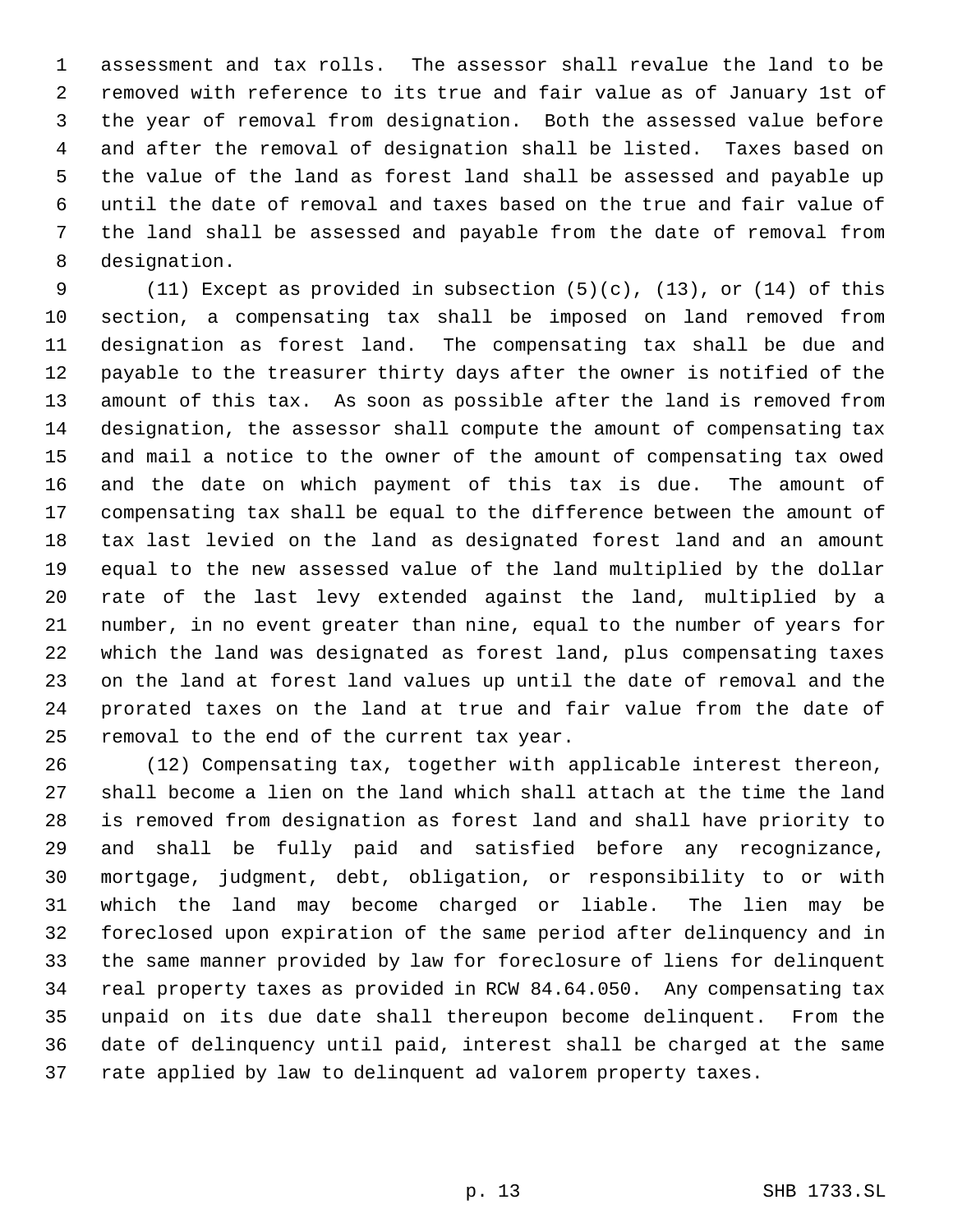(13) The compensating tax specified in subsection (11) of this section shall not be imposed if the removal of designation under subsection (5) of this section resulted solely from:

 (a) Transfer to a government entity in exchange for other forest land located within the state of Washington;

 (b) A taking through the exercise of the power of eminent domain, or sale or transfer to an entity having the power of eminent domain in 8 anticipation of the exercise of such power;

 (c) A donation of fee title, development rights, or the right to harvest timber, to a government agency or organization qualified under RCW 84.34.210 and 64.04.130 for the purposes enumerated in those sections, or the sale or transfer of fee title to a governmental entity or a nonprofit nature conservancy corporation, as defined in RCW 64.04.130, exclusively for the protection and conservation of lands recommended for state natural area preserve purposes by the natural heritage council and natural heritage plan as defined in chapter 79.70 RCW or approved for state natural resources conservation area purposes as defined in chapter 79.71 RCW. At such time as the land is not used for the purposes enumerated, the compensating tax specified in subsection (11) of this section shall be imposed upon the current owner;

 (d) The sale or transfer of fee title to the parks and recreation commission for park and recreation purposes;

 (e) Official action by an agency of the state of Washington or by the county or city within which the land is located that disallows the present use of the land;

 (f) The creation, sale, or transfer of forestry riparian easements under RCW 76.13.120;

 (g) The creation, sale, or transfer of a fee interest or a conservation easement for the riparian open space program under RCW 31 76.09.040;  $((\theta \cdot r))$ 

 (h) The sale or transfer of land within two years after the death of the owner of at least a fifty percent interest in the land if the land has been assessed and valued as classified forest land, designated as forest land under this chapter, or classified under chapter 84.34 RCW continuously since 1993. The date of death shown on a death certificate is the date used for the purposes of this subsection 38 (13)(h) *j* or